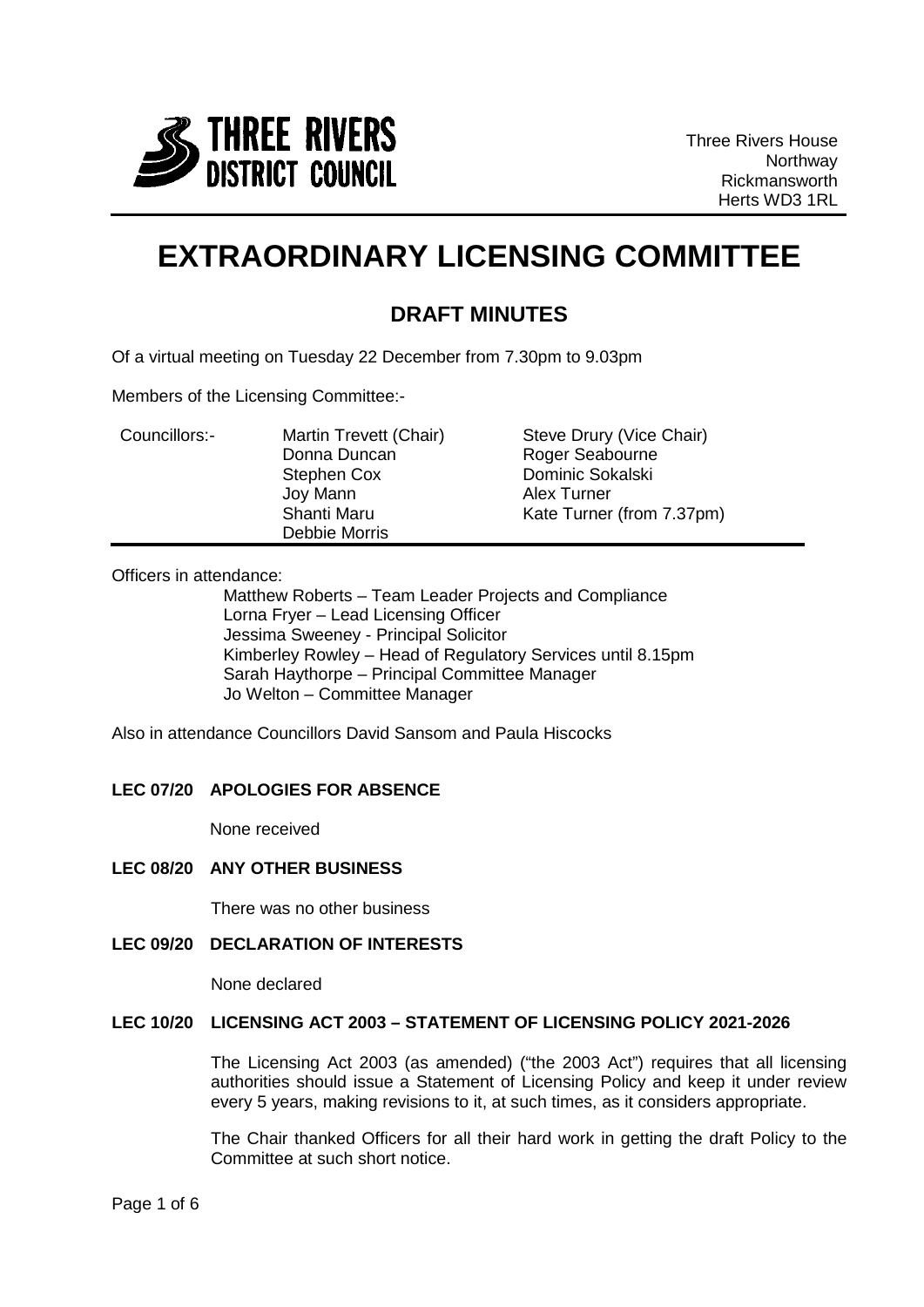The Lead Licensing Officer said the Committee were asked to approve the content of the amended Statement of Licensing Policy to run from 2021 to 2026. Officers had apologised for the delay and said every effort was being made for the Policy to be adopted as soon as possible. Following a request, a copy of the Policy showing all the amendments had been provided. The main report had highlighted the main changes.

There were currently no issues raised to warrant consideration of a Cumulative Impact Policy (CIP), however, should there be an increase in anti-social behaviour or crime and disorder surrounding licensed premises this could be revisited during the period that the new Policy is in force. Concerns had been raised at a recent hearing regarding Moneyhill Parade in Rickmansworth. It was noted that the Police had not raised any representations on the application and did not express any concerns. The application was considered on its own merit and the concerns from the residents were considered at the sub-committee hearing with further conditions being added to the license granted.

The implementation of a CIP could be implemented if it was deemed appropriate but would require evidence and a Cumulative Impact Assessment. No request to consider a CIP in any area within the District had been requested to date and no such evidence had been collated to date. It was also viewed as inappropriate to introduce a CIP in the current climate due to struggling night time economy because of Covid-19 restrictions.

If the draft Policy was agreed consultation would begin on Wednesday 23 December 2020 for 6 weeks ending midnight on 3 February 2021.

A Member of the Committee had circulated 14 observations/questions on the draft Policy prior to the meeting which were listed below. The Lead Licensing Officer advised that the draft policy would be amended to reflect the changes that had been agreed with the Member/Officers after the publication of the report and policy for the meeting.

Members raised the following points:

Q: The Policy at 28.1 stated that the placing of tables and chairs outside premises required the consent of Herts County Council (HCC), however, Three Rivers own most of the pavements outside shops in Croxley Green so that may require amending.

A: Consent would be required from HCC in the majority of cases. HCC own large parts of the pavement in Three Rivers. It was clarified that although not all pavements were owned by Three Rivers they would have to go through HCC for pavements licences and as part of the Temporary License as applicants would need the authority from HCC to allow the use of the pavement in such a way. Three Rivers would assess temporary licences based on whether or not the proposal was acceptable having regard to highway safety in terms of disabled access, prams and being Covid compliant. The wording could be amended to clarify that not all the highways were fully adopted by HCC and in some cases were private but the majority of premises within Three Rivers were by areas maintained by HCC.

Q: Would any appeals that came in during this period before the adoption of the new Policy be against the current regulations not the proposed regulations?

A: At the previous Licensing Committee meeting it was agreed to continue with the existing Policy but the weight given would be much less. The amended policy would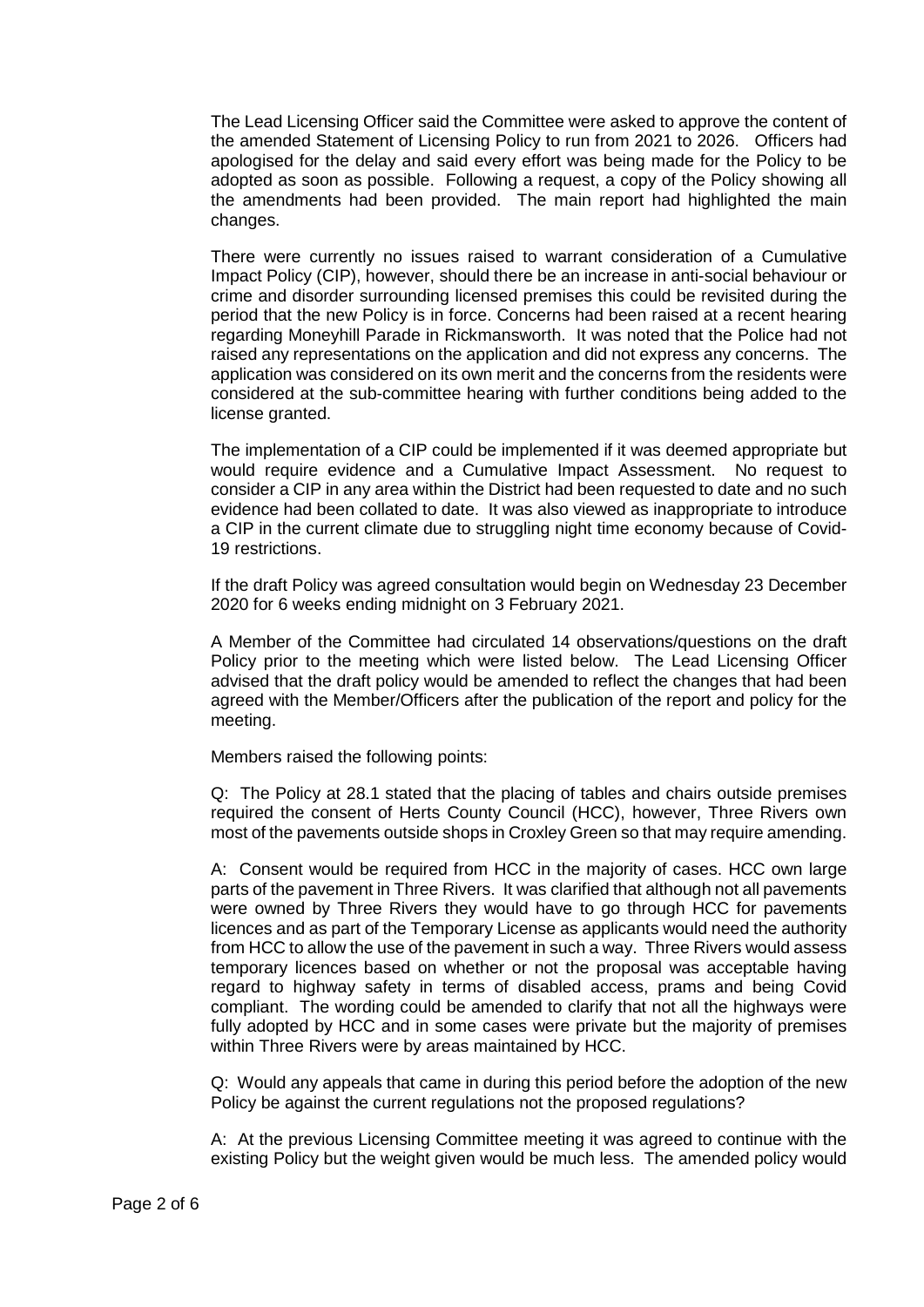be going through the consultation phase so they could not give much weight to it until it had been ratified. If an application was received for a licensed premises after 7 January, and it was refused, it would have to go through the Magistrates Court to appeal which takes a lot of time. That said Three Rivers could make a case to the Magistrates to say how they looked to minimise the risk and whilst the Policy had expired there was still a degree of weight to it and Full Council had agreed a resolution to continue to adopt it until the new policy was adopted. It was highly likely that any appeal coming in after 7 January, providing the policy was adopted and in place by end of February, regard could be had to the new Policy at the appeal stage.

Members asked for clarification that the new Policy would be in place by the time, if and when an appeal came in. The Principal Solicitor advised that when considering any application before the new policy was in place they would be looking at the Licensing Act and the overriding objectives which were complying with the licensing objectives so that would be the priority, taking regard to the policy. Therefore the likelihood of any risk would be low with regard to any appeal because the decision would be made with full regard to the Licensing objectives.

List of questions submitted by a Member of the Committee prior to the meeting:

- 1. Page 14, 6.3, second paragraph: surely it should read "when at least one relevant representation..."? Currently, it implies that there needs to be more than one as "representations" is plural. *Officer comment: Agreed.*  Agreed by general assent
- 2. Page 14, 6.6, second para: "variety of permissions "means what? Think this is a mistake. *The Principal Solicitor advised that this wording was used in the Guidance under S182 of the 2003 Act at 14.10 and was correct and should remain.* Agreed by general assent
- 3. Page 14, 6.7, line two: please add "studying" to list of activities. *Officer comment: OK though not required.* Agreed by general assent
- 4. Page 15, 6.9, fourth para: I think "harm" would be a good addition as would cover actual violence and various forms of abuse which go beyond physical. *Officer comment: Definition of "fear of intimidation or violence" is as defined under the Guidance/Legislation which does not include harm as well, so leave as drafted. The Principal Solicitor advised that the wording was based on the S182 Guidance at paragraph 9.27.*

The Chair moved to **not** include the word 'harm' and to remain as the originally worded.

*Councillor Kate Turner was unable to vote due to not being present for the entirety of the debate and abstained from the vote.*

On being put to the vote, the recommendation to not include harm in the wording was declared CARRIED by the Chair, the voting being 7 For, 1 Against, 2 Abstentions.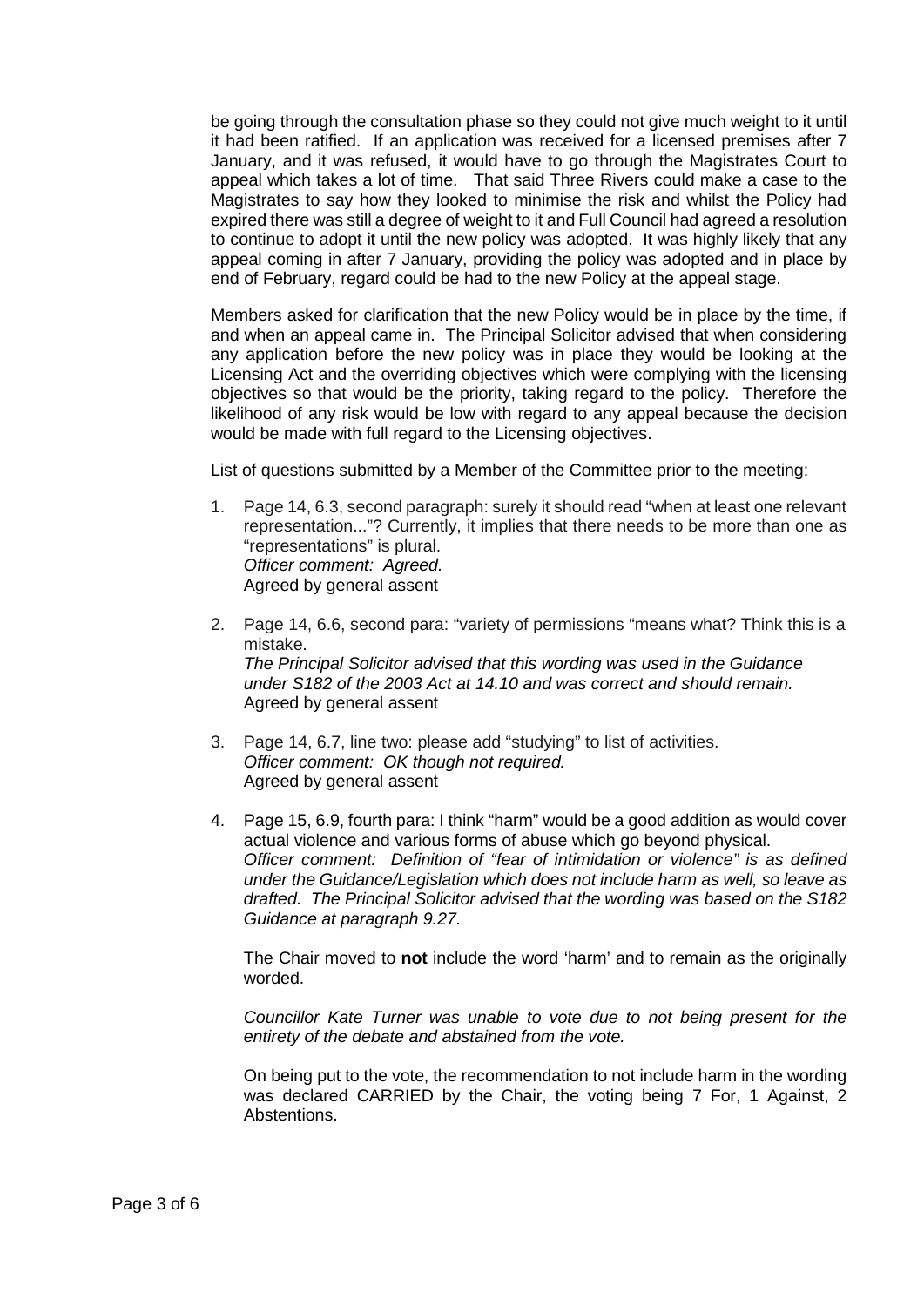- 5. Page 17, 9.1 (b) and (d) could be amalgamated and extended in both instances to staff and suppliers. Could a later start time be included for weekends (Sundays certainly) and public holidays? *Officer comment: Possible but suggest that we leave in (d) and take out "and patrons" so specifically dealing with staff.* Agreed by general assent
- 6. Page 20, 15: I understand local residents and some Councillors have concerns about the number of licensed premises on Moneyhill Parade. Please can this be considered for a cumulative impact policy? *You refer to concerns raised but no formal complaint or representations requesting a CIP have been made in last 5 years so in considering the CIP, LO has determined that it is not appropriate at present time. However, if complaints and concerns are raised which justify the matter being reconsidered, then a CIP could be considered and Policy updated at any time between 2021 and 2026.*

The Chair advised that there had been no formal complaints [to warrant a CIP]. Residents should be encouraged to put in complaints via the Licensing Team either on-line or by email directly with any noise complaints through Environmental Health. Another option would be through the Police.

Clarification was required on whether other departments would feed complaints through to Licensing Department if relevant. The Team Leader said they may not be made aware of any complaints if it was not linked to a licensed premises, however the system that was used was joined up and they would look into tightening it moving forward.

A Member outside the Committee asked if there could be a dedicated number for residents to call to log issues. The Lead Licensing Officer advised that all contact details were available on the Council website. The Licensing team were also in regular contact with the Police so they would be kept advised of issues with any licensed premises.

A Member advised that the Anti-Social Behaviour team and CSC do share information, but they would look into ensuring the system was even more robust.

Any complaints received get dealt with accordingly. There had been very few complaints since March 2020.

The Principal Solicitor clarified that the discussion was about having evidence to justify a Cumulative Impact Policy (CIP) which would be based on a number of statistics. Complaints against an individual premises would not necessarily justify this.

A Member commented that there would always be a few issues that were not addressed appropriately. It was suggested the Planning Department should link in with the Licensing Department in relation to comments on licensed premises. Going forward it was requested that a report be added to Committee Agendas on the number of complaints / representations that had been made in relation to individual premises.

An Officer suggested that moving forward it may be useful to keep a log of complaints and in which areas to come forward to the Licensing Committee to build a better picture of what was happening. With the overlap between the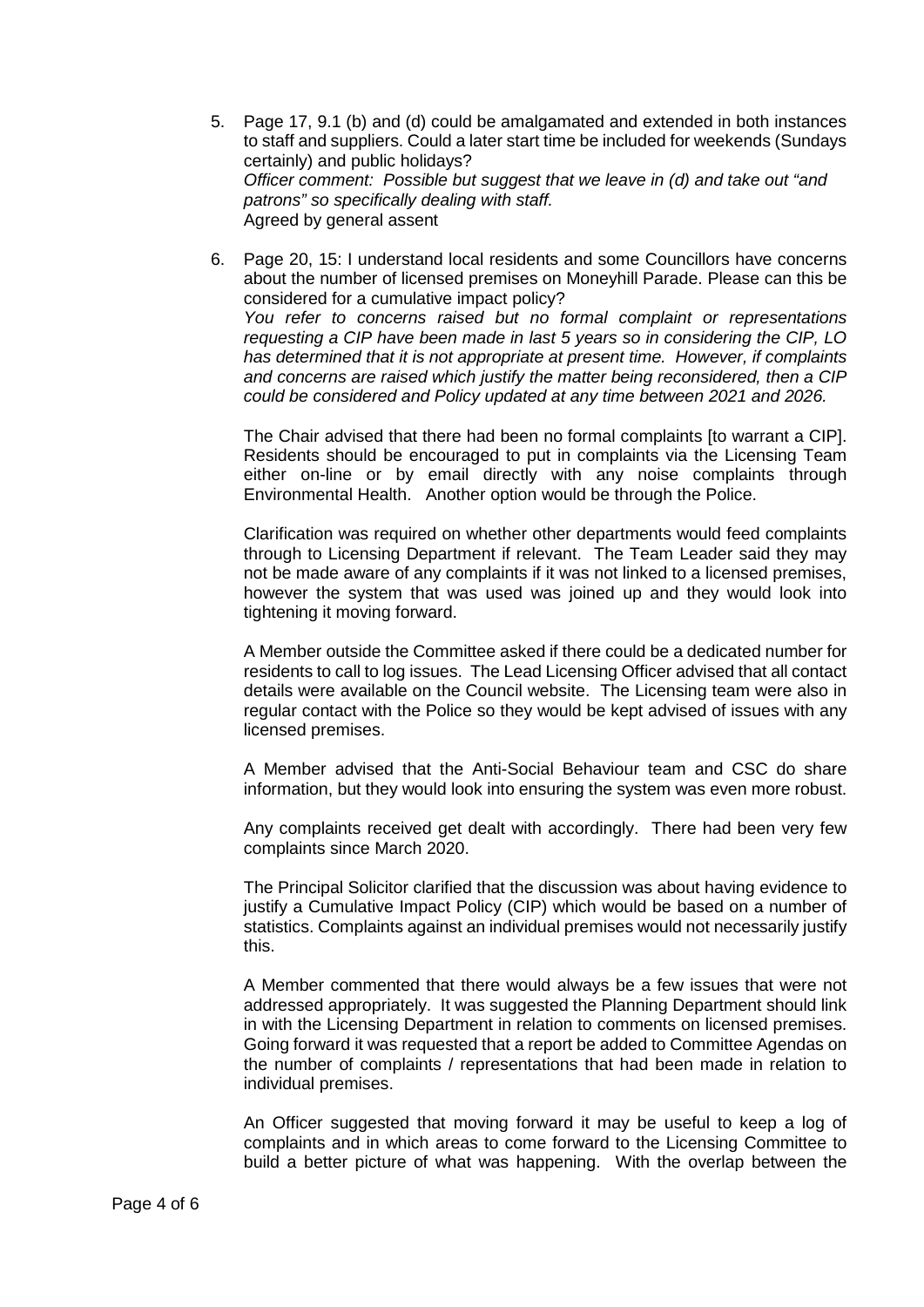Licensing and Planning team, Officers did make comments on items brought to their attention with regards both Planning and Licensing.

The Chair moved a recommendation to **not** include a Cumulative Impact Policy within the draft Statement of Licensing Policy.

On being put to the vote, the recommendation was declared CARRIED by the Chair, agreed by general assent.

- 7. Page 24, 20.5: Consider adding "public health" as I don't think it's adequately covered by ASB *Officer comment: Agreed – add in g) Public health* Agreed by general assent
- 8. Page 24: 19.6 should be 20.6 *Officer comment: Yes*  Agreed by general assent
- 9. Page 25, 21.4, line 2: replace "regular" with "frequent " *Officer comment: Depends – suggest "regular or frequent"*. *Further amendment by Member to read 'regular and frequent'* Agreed by general assent
- 10. Page 26, 21.12 (b): add "days of opening " as mornings should be later on weekends and public holidays *Officer comment: OK but covered in hours 24/7* Agreed by general assent
- 11. Page 29, 25.1, second para, line two: replace "This" with "These"; line five: replace "ie" with "eg" if these are examples *Officer comment: Agreed* Agreed by general assent
- 12. Page 32, 30.1: consider referring to LA's adoption of antisemitism and Islamophobia definitions in this context. Should be utilised by LA and operators where issues of this nature arise. *Officer comment: Yes we can add in paragraph here to refer to this Add at 30.2 : For example "This Policy recognises the Council's adoption of the definitions of Anti-Semitism and Islamophobia on 1 September 2020 and these definitions are to be applied by the Council and Licensing Authority as and when any issue of relevance arises relating to licensing.* Agreed by general assent
- 13. Page 33, 32: Heading has misspelling: should be "LICENSED "; 33.1: how does this work if closure starts on Saturday morning? Surely 24 hours should be extended in these circumstances or over public holidays? In essence, until close of business on LA's next working day. *Officer comment: It is REVIEW OF A LICENCE hence LICENCE REVIEW. 24 hours follows closure by Police so applies irrespective.* Agreed by general assent
- 14. Page 34, 33.6, m): add "public health"; 34.2: is this to cover hearings? At the last one, neither the Chair nor Vice-Chair chaired. If this practice is to be continued,